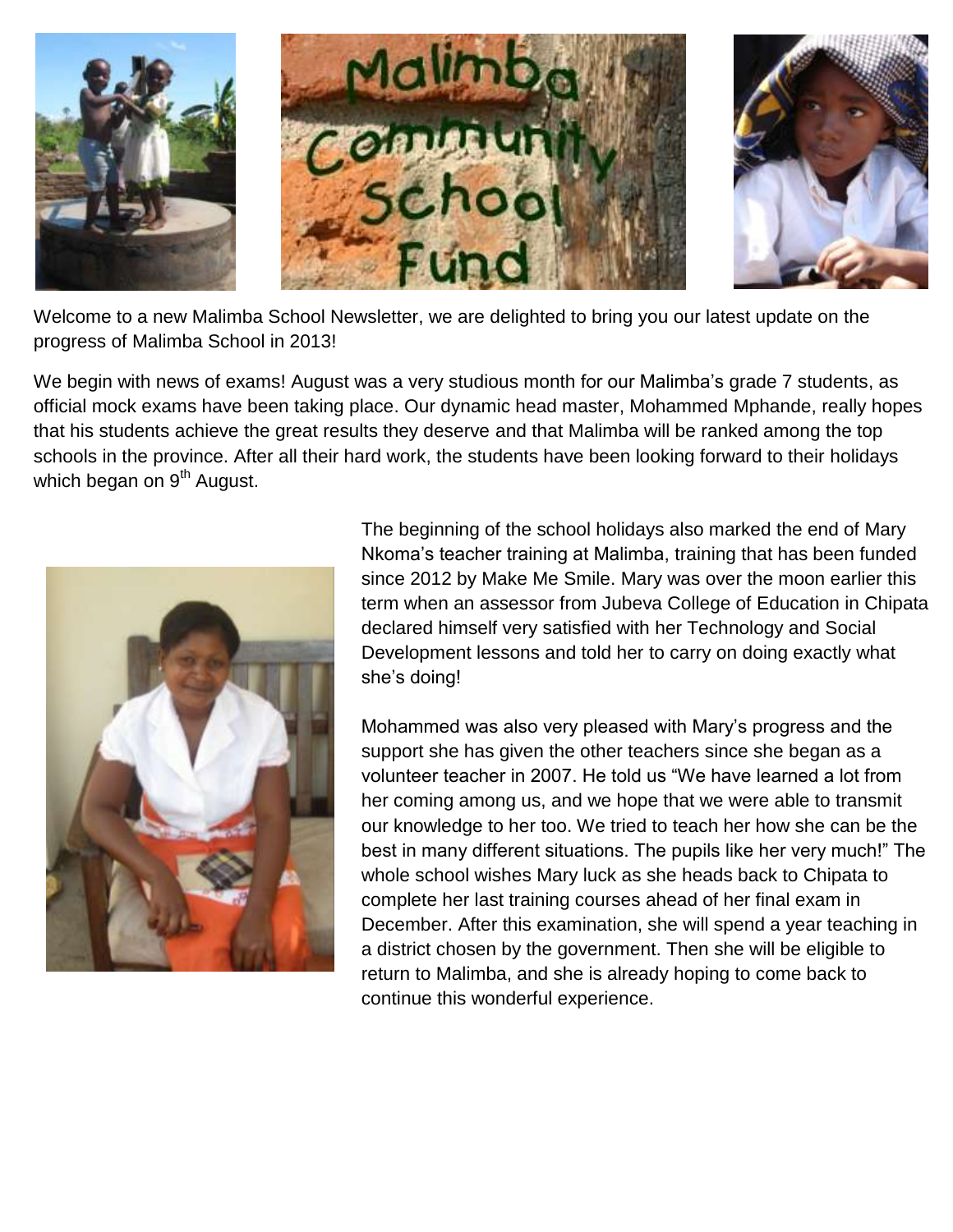There is a popular saying in Zambia: "If you educate a girl, you educate the Nation." With this in mind, we are thrilled that gender equality is such a high priority at Malimba school. The staff are so proud to promote equality within the classroom and beyond that they have made a poster for the office where they can monitor the percentage of boys and girls enrolled each month. Since 2012, the number of pupils has increased from 351 and there are now 383 pupils with 191 boys and 192 girls. In fact, the school is now looking for one more male pupil so that there can be an exact balance between the sexes!



Do you remember that the Malimba School library opened in September 2012 thanks to Make Me Smile"s fund raising efforts and the commitment of the local community? Well, the library now has doors, desks and quite a few books! Helena, a young teacher in charge of the library, monitors the children, advises them on books, and registers their names to get an idea of the library use.

It's fantastic that teachers have also noticed progress in reading since the library opened, and during the examination period the room is available for pupils who want to revise for their exams. Malimba are also very happy to have again come second in the annual reading competition held between local schools, a fantastic achievement which we hope will only improve with the opportunities for reading presented by the new library.



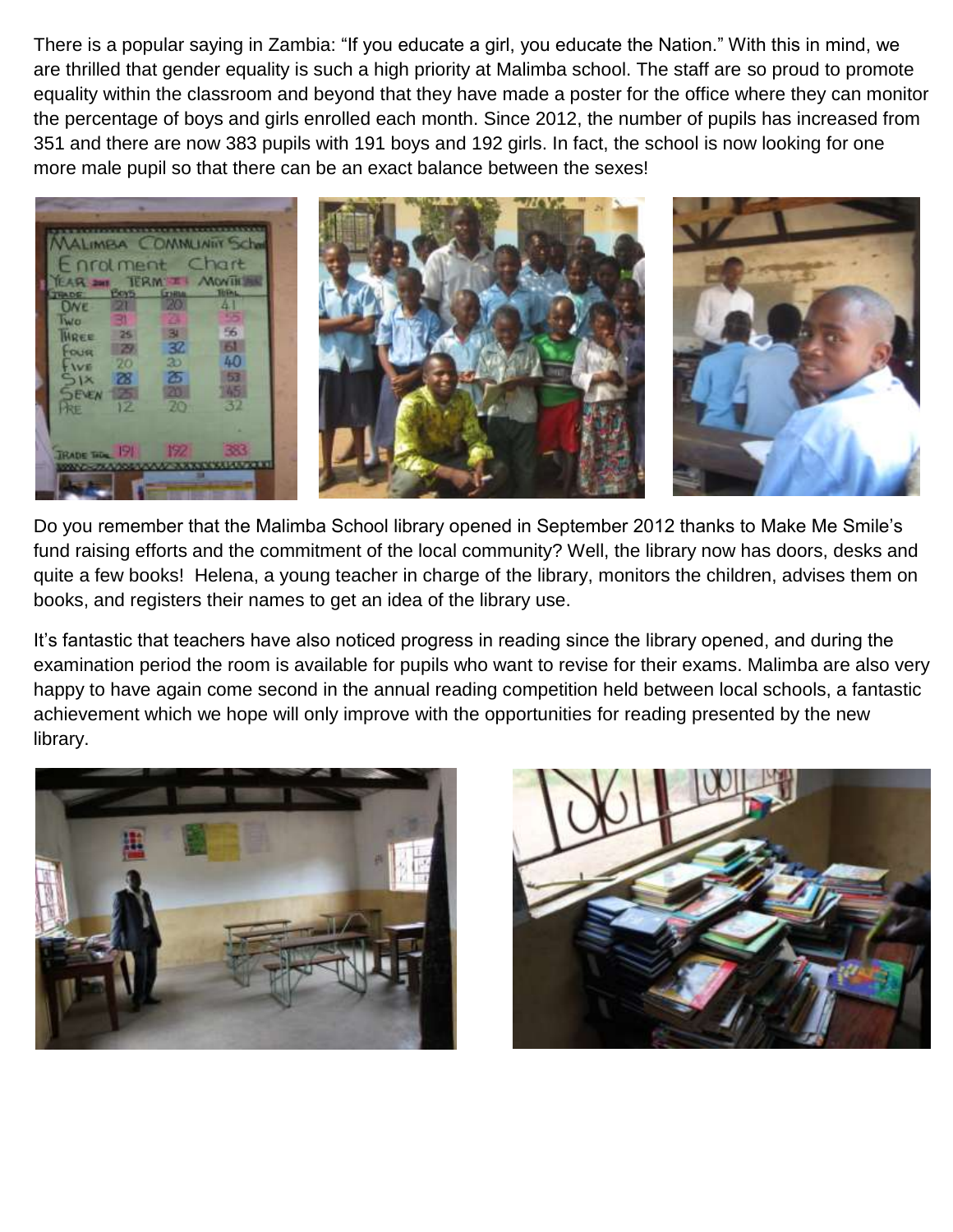As is to be expected so early in its life, the Malimba School library does still need a helping hand in terms of resources and facilities. Tribal Textiles have plans to provide the library with more shelving and desks in the near future and thanks to the "Book Bus" scheme - a volunteer organisation working with schools to encourage reading amongst junior pupils - the library has also received a new stock of books this month.

Unfortunately, the variety and quantity of books is still limited which is why we are launching a new book donation initiative in Zambia"s capital city Lusaka this month. The scheme will run hand in hand with Tribal Textiles' sister company Jackal and Hide, who will collect pre-loved children's books at their beautiful shop in Lusaka. The books will then be transported to Malimba, where they will help introduce a new generation of children to the magic of reading.



A very new and very exciting initiative has begun at Malimba this year: the school now has a garden!

The garden has been created with the support of the local community in order to educate the children about growing vegetables without using pesticides. And what a success it is! The garden currently has 8 plots maintained by students from grade 5 and 6. Each pupil is responsible for a particular row and they learn through experience how to sow and grow various vegetable.

Natural techniques are used that encourage helpful insects and organic school waste is recycled, turned into compost, and used in place of chemical fertilizers. The community also helps by providing seeds and advice. When a crop is ready, the vegetables are sold in the village and the profits are used to buy furniture and equipment for the school. In the future the Malimba staff hope to extend these plots and produce enough vegetables to be self-sufficient at school.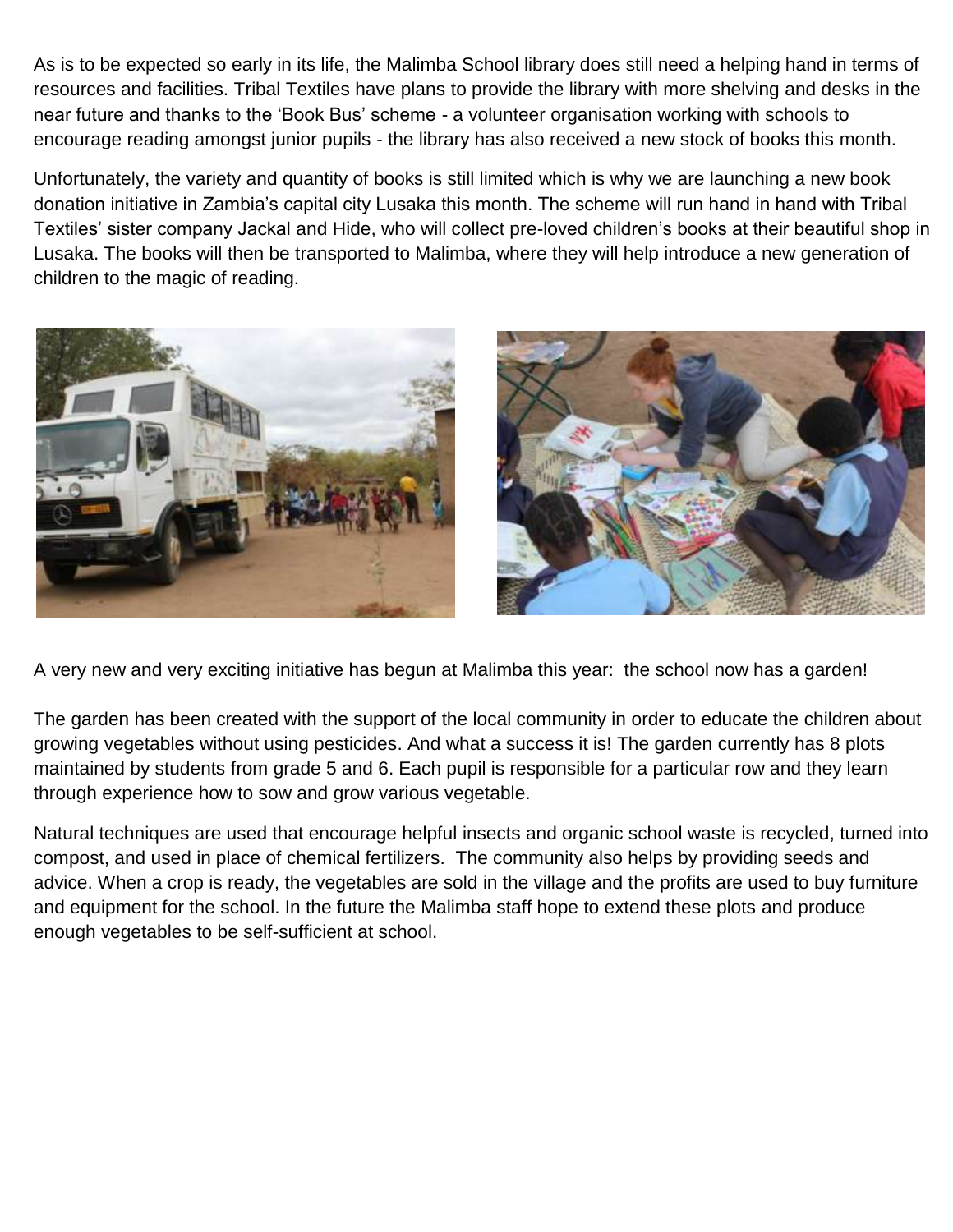

And finally, some wonderful fundraising news! If you have been following Tribal Textiles' activities online, you may have noticed an exciting new initiative: the Amaizing Bag project. Amaizing Bags are made by local men and women using recycled maize sacks donated by Zambia"s National Milling Corporation. Each bag is also given a unique "Tribal Twist" to make it fun and stylish.

Amaizing Bags are sold in Tribal Textile"s shops and also by stockists around the world. The project donates 100% of the profits from sales of the bags to local charities. .



The fantastic news is that this year, all profits from the sale of Amaizing Bags will be donated to Malimba Community School! We are so excited by this news, and can"t wait to bring you the Amaizing Bag totaliser in our next newsletter along with details of how the money will be used to help the children and teachers of Malimba!

We hope you have enjoyed reading about the wonderful Malimba Community School and their activities this month. Of course, none of these good news stories could happen without the continued support of our generous donors and the local community.

If you would like to donate funds to Malimba, you can rest assured that 100% of donations go directly to the school's educational and training needs. And it doesn't take much to make a big difference to these children's lives: £70 will pay a teacher's salary for a month, £40 will buy school stationary supplies for a term and with just £20 Mohammed can help pay the expenses of one of Malimba's wonderful volunteer teachers.

Making a donation couldn"t be simpler: for UK based contributions, please visit <http://www.makemesmile.org/donations/> or if you are based in the US, please visit <http://www.generosityinaction.org/MalimbaSchoolFund.htm> to make a donation online.

Until the next time, please accept our thanks on behalf of all the children and staff at Malimba and the wider